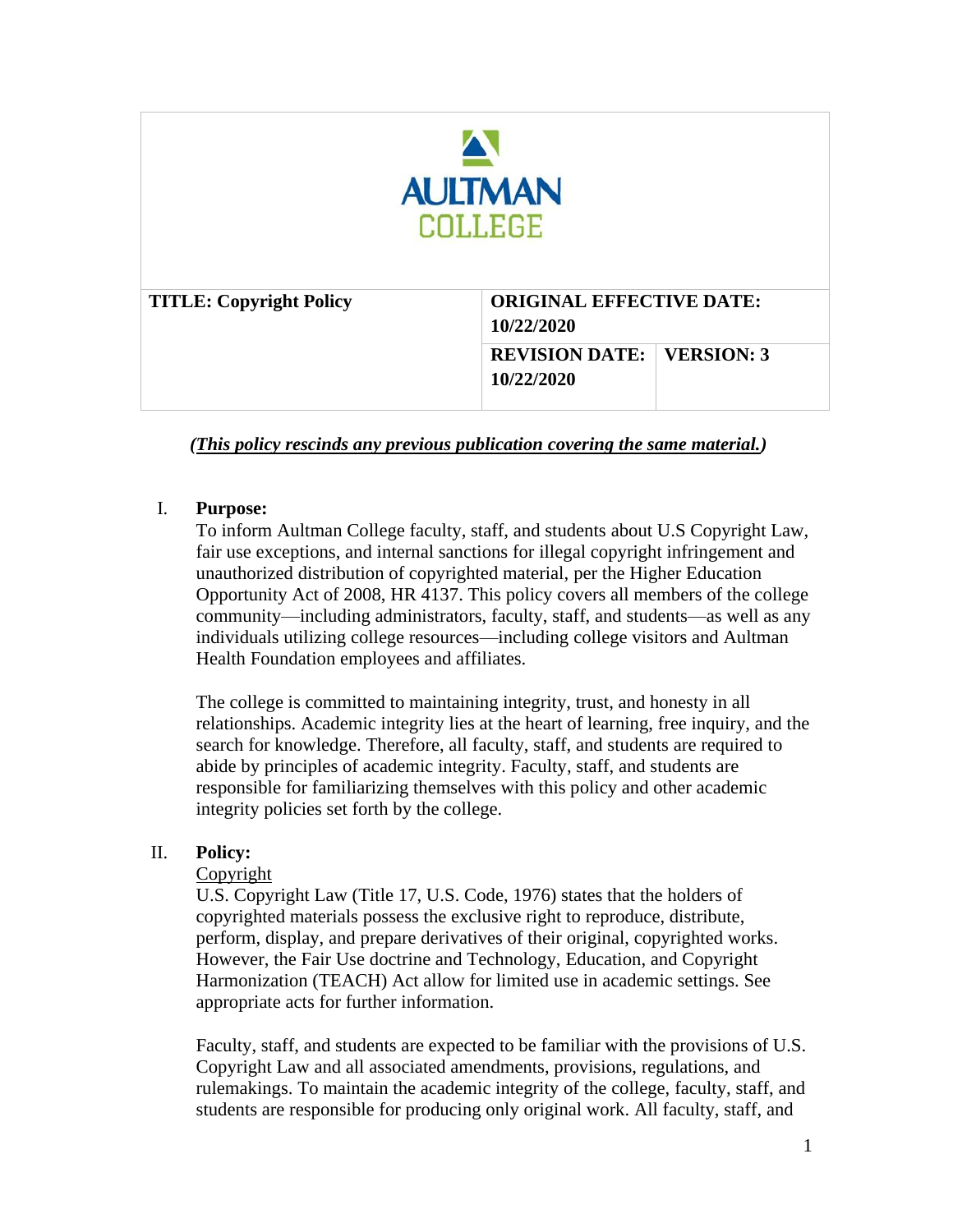students are prohibited from violating U.S. Copyright Law. The college reserves the right to randomly audit the contents of its technology resources, to monitor user compliance with applicable policies, and to take appropriate action if an infraction is discovered.

### Fair Use in Education & Research

Fair use, in nonprofit educational and research contexts, limits the exclusive rights of copyright holders by allowing educators, scholars, and students to use copyrighted materials under certain conditions without seeking permission from the copyright holder. To assess whether a use is fair, U.S Copyright Law (Section 107) provides four factors for determination:

- 1. The purpose or character of the use, including whether such use is of a commercial nature or is for nonprofit educational purposes;
- 2. The nature of the copyrighted work;
- 3. The amount and substantiality of the portion used in relation to the copyrighted work as a whole; and
- 4. The effect of the use upon the potential market for or value of the copyrighted work.

Use in a nonprofit educational or research setting does not inherently indicate fair use. Faculty, staff, and students are required to educate themselves on the principles of copyright and fair use. Faculty, staff, and students must also use good judgment and assess the nature of their use of copyrighted materials based on the four factors identified above.

### Duplication

Copying and distributing copyrighted works may exceed fair use and infringe on the owner's copyright. Faculty, staff, and students may only use photocopies or other reproductions for private study, education, or research, as specified in U.S. Copyright Law. Copying and distributing copyrighted material by posting it online is prohibited, except in cases where access to the online platform is limited (i.e. password protected) and the use of the material falls under fair use and TEACH Act guidelines.

### Seeking Permission

If the use of a copyrighted material extends beyond fair use, written permission must be obtained from the copyright owner to copy, distribute, or otherwise use the work. Refer to the Aultman Health Sciences Library Faculty Guide for information about and procedures for seeking and obtaining permissions.

### Peer-to-Peer (P2P) File Sharing

The Higher Education Opportunity Act (HEOA), includes provisions related to peer-to-peer (P2P) file sharing. P2P file sharing programs allow material to be shared in digital formats, such as music and movies. The distribution and downloading of such material via P2P file sharing are an infringement of U.S. Copyright Law.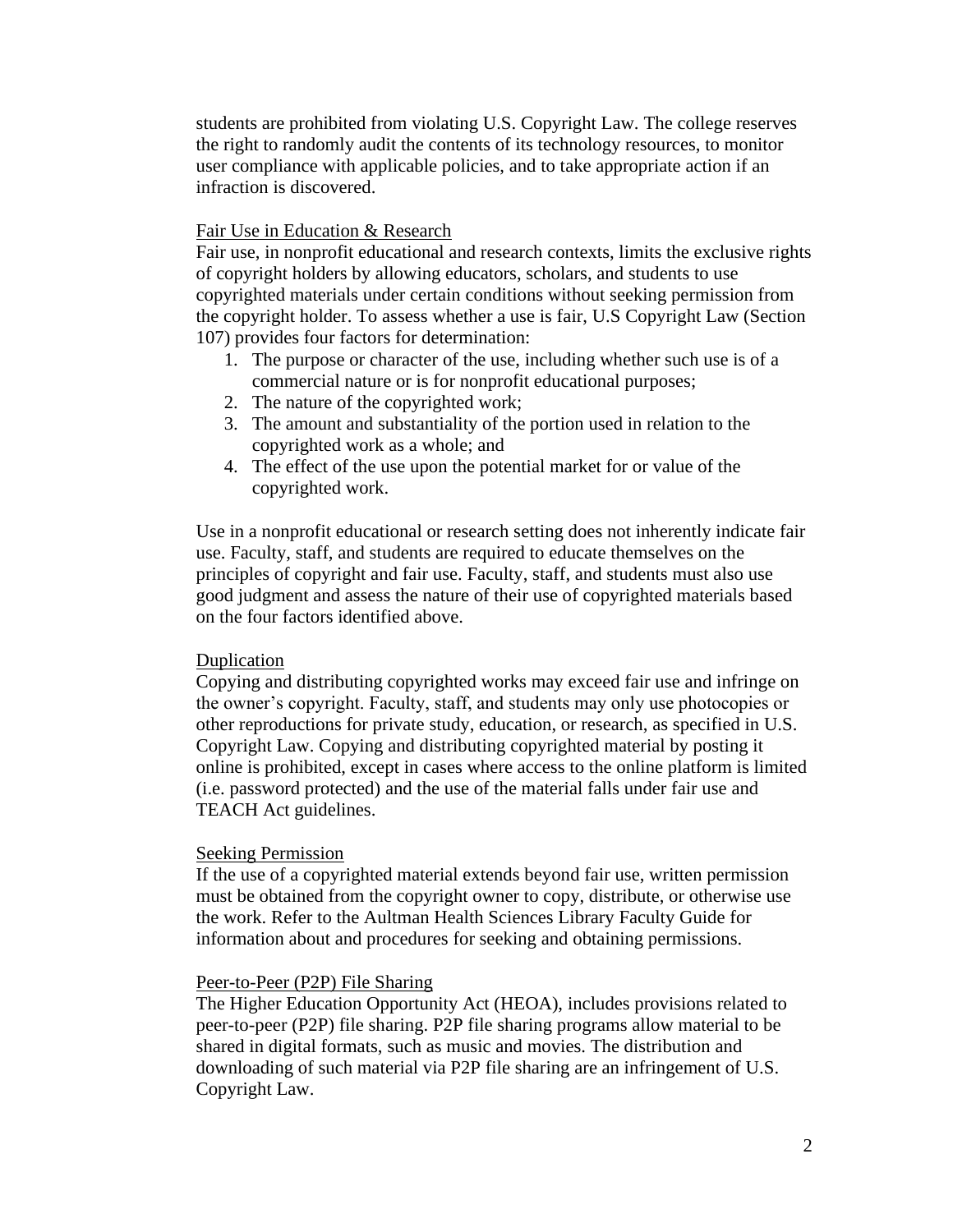Digital resources belonging to the college, such as computers, may not be used to duplicate, share, or distribute any copyrighted material without the permission of the copyright holder, or when the nature of the use falls under the fair use and TEACH Act exceptions. The use of P2P file sharing programs to access or distribute copyrighted works is prohibited. Posting copyrighted materials to unrestricted websites is prohibited. This includes copying such material from a website to post on your own website. See the Technology Resources Acceptable and Responsible Use Policy for further details.

#### Annual Academic Copyright License

The college holds an annual academic copyright license from the Copyright Clearance Center that provides copyright clearance for a wide array of academic written material. Full coverage can be found by doing a search at www.copyright.com. Questions about the Copyright License should be directed to the academic librarian.

#### College Penalties

College faculty, employees, and students are expected to comply with all policies related to the acceptable, responsible, and lawful use of resources. Failure to do so is considered a conduct violation that will be investigated and resolved according to college policy.

Violations of copyright laws and academic integrity will be subject to the procedures set forth below in the student and employee conduct policies. Appeals will be handled in accordance with college policy.

### III. **Definitions:**

- **Academic dishonesty:** the fabrication or misrepresentation of another's work, either intentional or unintentional, which includes but is not limited to written materials, music, movies, television shows, pictures, and software using peer-to-peer and shared networks.
- **Cheating:** the act of deception when a student misrepresents information on an academic exercise.
- **Peer-to-Peer (P2P) file sharing**: the sharing and transferring of digital files from one computer to another. The computers may be connected over the Internet, network, or through a physical connection.
- **Plagiarism:** the intentional or unintentional presentation of someone else's actual works, ideas, or data as one's own work. Plagiarism includes the paraphrasing of someone else's works, ideas, or data and the use of someone else's words, ideas, or data without acknowledgment. This means the source information must be appropriately identified and cited, whether published or unpublished, copyrighted or uncopyrighted.
- **Forgery:** the fabricating, altering, or counterfeiting of images, documents, or signatures on any information, data, or documents.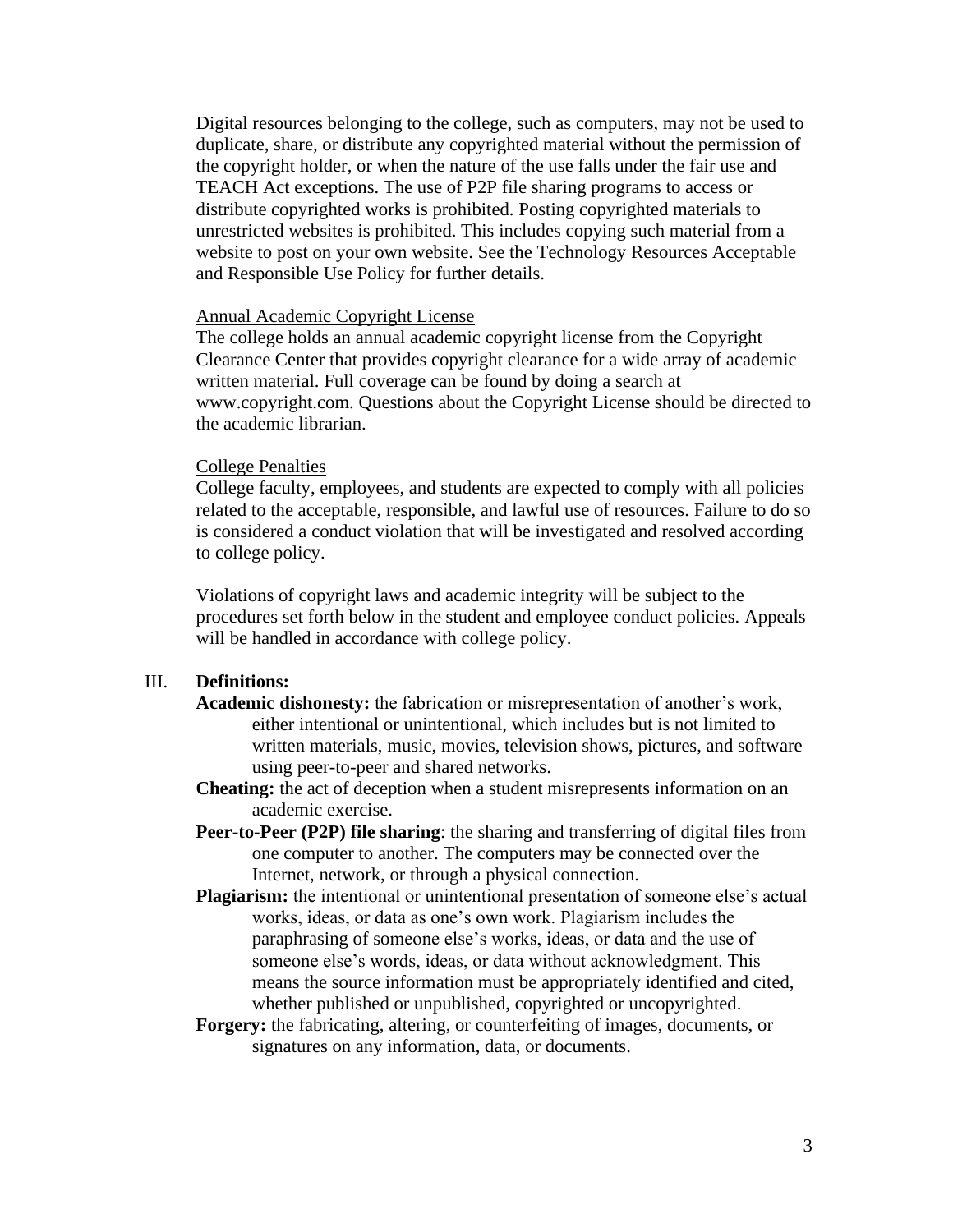# IV. **Procedure:**

Any student identified as potentially violating or in violation of this policy and U.S. Copyright Law will be subject to procedures set forth in the Student Code of Conduct Policy.

Any faculty or staff identified as potentially violating or in violation of this policy and U.S Copyright Law will be subject to procedures set forth in the Aultman Health Foundation Code of Conduct.

Additionally, any faculty, staff, or student who is found to be in violation of this policy and U.S. Copyright Law by P2P file sharing through the campus network will be denied access to the campus network until the individual ceases all unauthorized sharing, deletes all infringing files, and agrees not to violate this policy and U.S. Copyright Law in the future.

## Civil and Criminal Penalties

Violations of U.S. Copyright Law may also lead to civil and criminal penalties. For more information, see the website of the U.S. Copyright Office at [www.copyright.gov.](http://www.copyright.gov/)

# V. **Approvals:**

**Academic Council:** 4.14.16 **Faculty Council:** 04.08.19; 10.12.20 **Administrative Council:** 4.26.16; 04.15.19; 10.19.20 Legal review: February 2019

# VI. **Location:**

- Catalog [entire policy]
- Website
- Faculty Handbook

## VII. **Related Aultman College Policies**

- [Student Code of Conduct](https://policies.aultman.com/dotNet/documents/?docid=8988)
- [Aultman Health Foundation Code of Conduct](https://policies.aultman.com/dotNet/documents/?docid=2606)
- [Technology Resources Acceptable and Responsible Use Policy](https://policies.aultman.com/dotNet/documents/?docid=22564)

## VIII. **Additional Resources**

• [Aultman Health Sciences Library Faculty Guide](http://aultman.libguides.com/faculty)

## Legislation

- [Higher Education Opportunity Act \(H.R. 4137\)](https://www.govinfo.gov/content/pkg/PLAW-110publ315/pdf/PLAW-110publ315.pdf)
- [HEOA Campus File Sharing Requirements \(8/11/2008\)](https://www.acenet.edu/news-room/Documents/Memo-HEA-File%20Sharing-Provisions-081108.pdf)
- [U.S. Copyright Office](http://www.copyright.gov/)
- [Digital Millennium Copyright Act \(DMCA\)](http://www.copyright.gov/legislation/dmca.pdf)
- [Technology, Education and Copyright Harmonization \(TEACH\) Act](http://www.copyright.gov/legislation/pl107-273.pdf)

## Education on Copyright